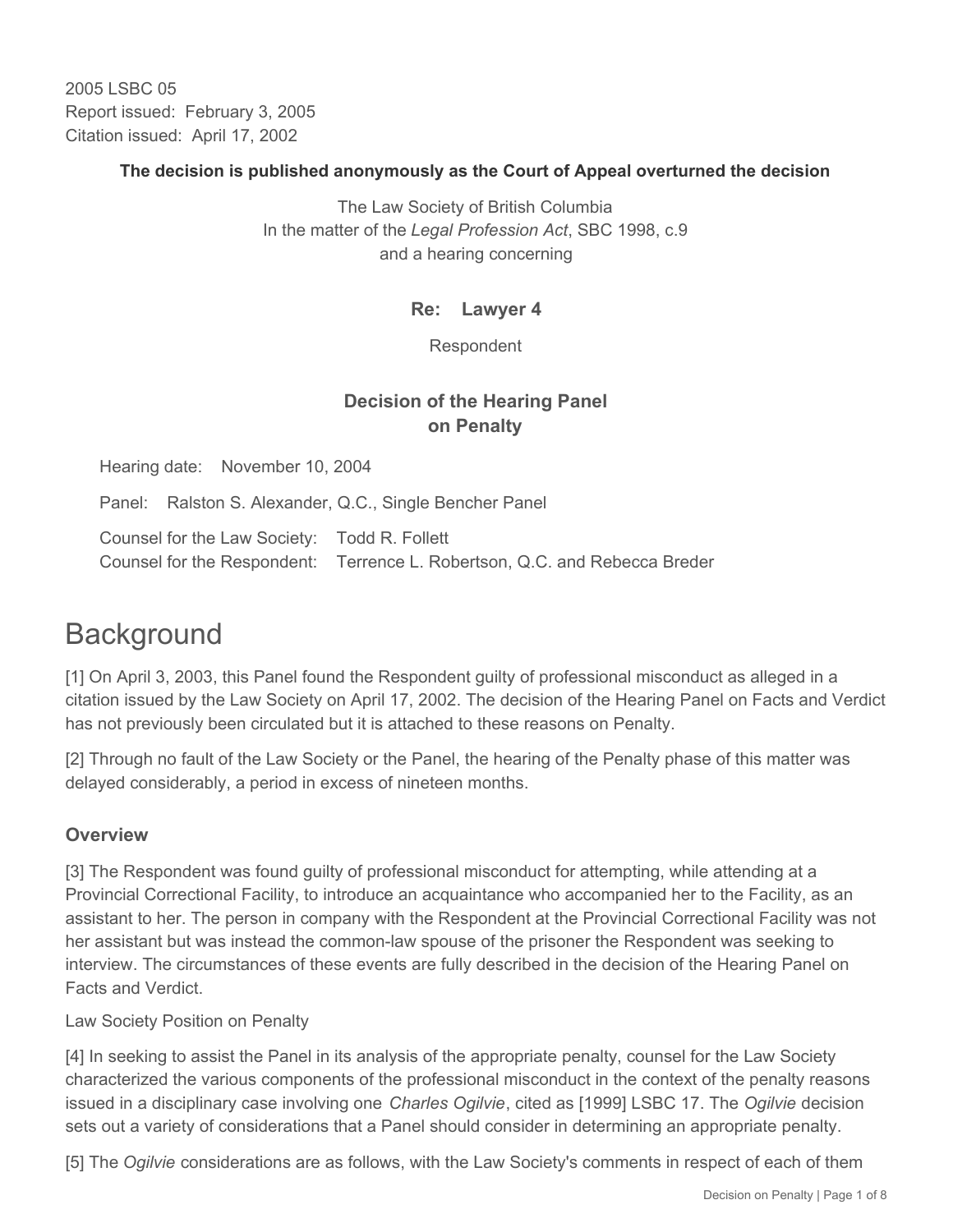noted.

The nature and gravity of the conduct

The Law Society characterizes this conduct of attempting to mislead jail guards as "fairly grave" . It is noted that the interaction between members of the legal profession and the individuals which serve as correctional officers at Provincial facilities is a relationship that depends for its efficacy upon a high degree of trust. It is tautological that circumstances involving deceit by a member of the legal profession in an interaction with prison guards will adversely impact upon this trust relationship. It is my view that "fairly grave" understates the seriousness of this behavior.

The age and experience of the respondent

The Respondent is 39 years of age, but she has only been a member of the Law Society of British Columbia since 1998. At the time that these incidents transpired, she had been a member for just over two years and was a very junior member of the Bar. She had virtually no experience in the criminal law.

The previous character of the respondent, including details of prior discipline

There was no evidence before the Panel of any prior disciplinary proceedings although the Respondent's Professional Conduct Record indicated that she had had some engagement with the Practice Standards Committee of the Law Society, that group charged with responsibility for assisting lawyers to improve the manner in which they approach the practice of law. It was noted that as a result of this Respondent's interaction with the Practice Standards Committee, some improvement in her approach to practice matters had been realized.

The impact upon the victim

It is difficult to characterize the jailers in this instance as the "victims" of this Respondent's behaviour, but they were the parties who witnessed the behaviour and who responded negatively to it. It is clear from a review of the facts set out in the decision on Facts and Verdict that the jailers were considerably exercised by the circumstances surrounding the events on the night in question.

The Advantage Gained or to be Gained by the Respondent

There was very little to be gained by the Respondent in the circumstances of this incident and in fact she achieved nothing in the result. The considerations under this head of concern in the *Ogilvie* matrix more properly demonstrate the extraordinary lack of judgment exhibited by the Respondent at the material times.

The number of times the offending conduct occurred

It appears that the Respondent sought to introduce her companion as her associate on at least two occasions on the night in question, although no additional significance should be taken from the consistency demonstrated by that fact.

Whether the respondent has acknowledged the misconduct and taken steps to disclose and redress the wrong and the presence or absence of other mitigating circumstances

It is the view of the Law Society under this consideration that the Respondent has not acknowledged the misconduct, and has taken no steps to disclose or redress the misconduct. It is the view of the Law Society that there are no other mitigating circumstances save for the fact that she was at the material time a very junior member of the Bar and that the offending behaviour occurred over a very brief period of time.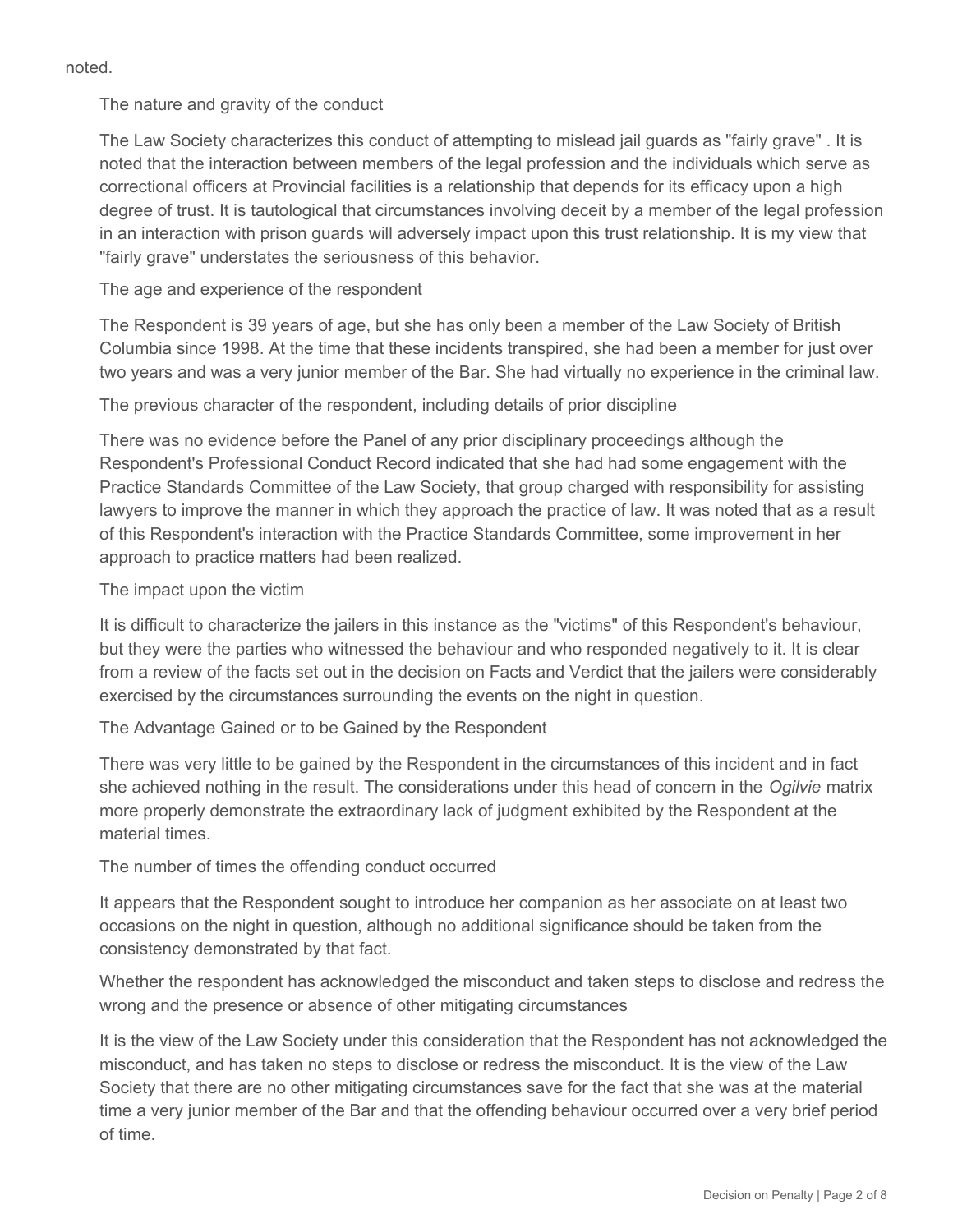The possibility of remediating or rehabilitating the Respondent

This Respondent has no other discipline history and the Law Society notes that some considerable time has transpired between the events that are the subject of the citation, (October 2000) through to November, 2004, when the Penalty hearing was conducted. It notes that there is not a compelling argument for the need for some special rehabilitation measures in this case.

The Impact on the Respondent of Criminal or Other Sanctions or Penalty

There are no other sanctions or penalties contemplated in respect of these facts.

The Impact of the Proposed Penalty on the Respondent

The Respondent is a sole practitioner and the penalty of a suspension upon this member will be, in the words of the Law Society, substantial to severe.

The Need for Specific or General Deterrence

The Law Society notes that while the frequency of misleading behaviour on the part of the members of the Law Society is not widely prevalent, it is not entirely unheard of either. It is the view of the Law Society that a strong message of condemnation must be published to the profession in respect of this behaviour so as to ensure that there can be no misunderstanding as to the views of the Benchers with respect to matters such as these.

The Need to Ensure the Public's Confidence in the Integrity of the Profession

It is the view of this Panel that this particular consideration of the *Ogilvie* array is of particular importance. There is much talk these days of the need to ensure the continued independence of the legal profession and of the need to preserve our entitlement to be self regulated. One of the characteristics of an independent Bar is that it is forthright and honest with clients, with the members of the public, and with other members of the profession. It is the view of this Panel that it is of particular importance and significance that a clear and unequivocal message is delivered in respect of behaviour that would serve to erode the public's confidence in the integrity of the legal profession.

The Range of Similar Penalties

The Law Society acknowledged in its argument that there is no particular helpful pattern or trend to decided cases in respect of misleading behaviour by a member. The Law Society directed the Panel's attention to a number of authorities that provided a range of penalties for misleading behaviour. Those penalties started from a high of six months in the case of *Robert Allen Moore-Stewart*, Discipline Case Digest 89/5, where the misleading behaviour involved the member appearing before a Justice of the Peace and providing that Court Officer with misleading information as to the significance of the evidence that a potential witness would give. The Hearing Panel determined that the member had no reasonable basis for the suggestion that the potential witness had relevant evidence to give and found that the member had intentionally misled the Justice of the Peace for an improper collateral purpose.

In the case of *Sheila Margaret Anderson*, the member was found guilty of professional misconduct in that she intentionally misled a client as to the state of affairs in respect of a particular litigation matter in which her client was interested. The Panel in that case noted that in the circumstance of lying to a client there must certainly be a suspension and noted that the range would be in the "neighborhood of two or certainly three months" absent exceptional circumstances, which the Panel did find in these circumstances and they imposed a one month suspension. The particular exceptional circumstances which were relied upon by the Panel are difficult to discern from the reasons but there appeared to be an accumulation of mitigating factors which suggested that a smaller than normal penalty was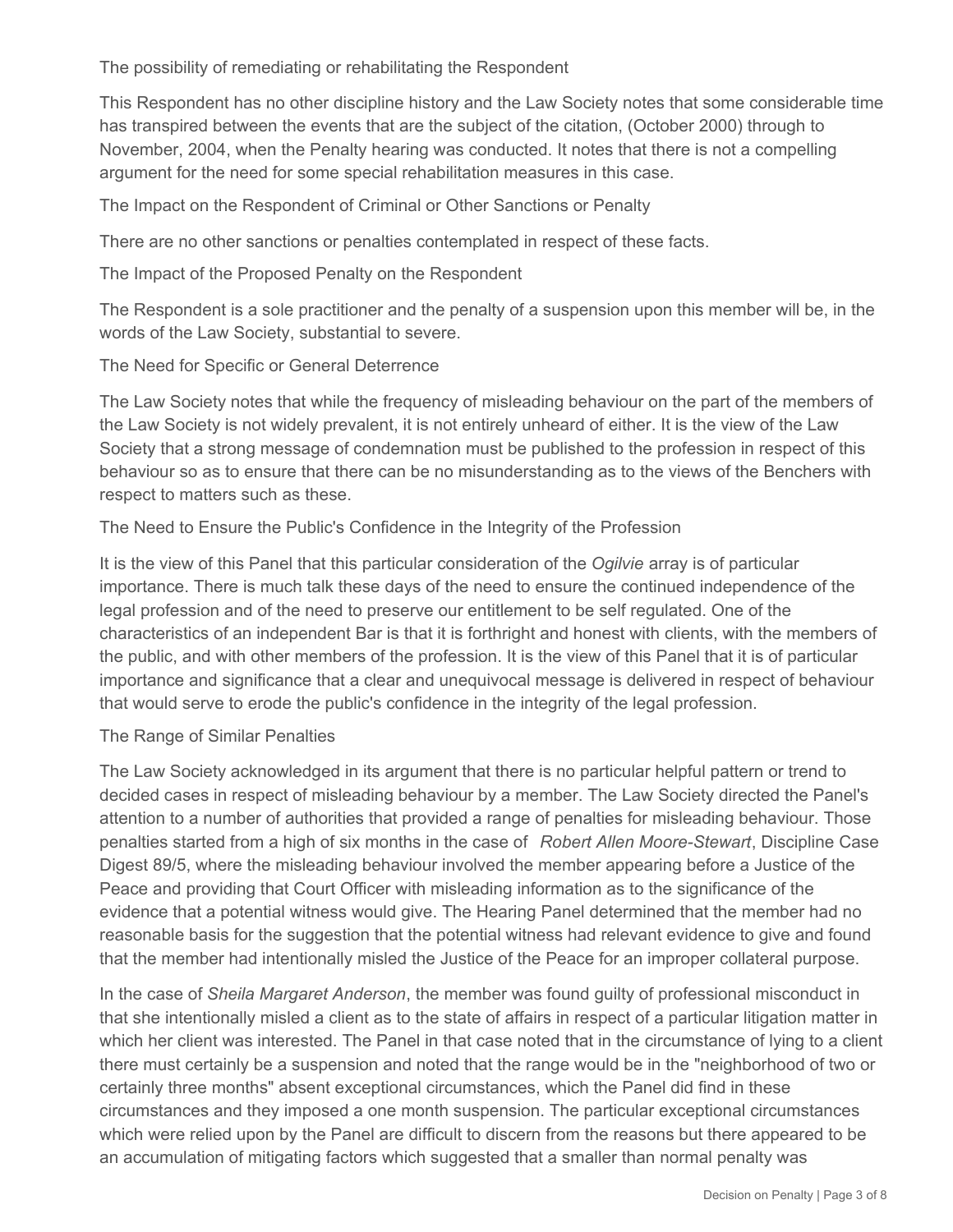appropriate.

A one month penalty was visited upon *Roger Clive Schiffer*, Discipline Case Digest 93/11. The Panel in the *Schiffer* case considered that in the normal course, the behaviour of the member would call for a substantial suspension or even disbarment. The *Schiffer* Panel determined that in the five years that had transpired since the misconduct, the member had faced great difficulties including significant health related problems caused by non hodgkins lymphoma. The Panel noted that Mr. Schiffer was terminally ill at the time of their imposing a penalty upon him, and that he, to his credit, sought to continue to provide services to clients for as long as his health permitted him to do so.

The case of *Charles Michael Jeffrey*, Discipline Case Digest 97/1 was a circumstance where a member failed to communicate an adjournment advice he had received from Court Registry staff with a view to continuing to enjoy the benefits that the pressure of the pending trial would have on the other side's inclination to settle. The Hearing Panel noted that a penalty of one to two months suspension would be appropriate in the circumstances but observed that that would not be effective in the case of Mr. Jeffrey because he had retired from practice.

[6] The Law Society drew the Panel's attention to several cases where the Respondents had been guilty of misleading behaviour but where no suspension penalty was visited upon those members. Those cases include *James Anthony Hall*, 98/02, *Laird Russell Cruickshank*, 98/08, *John Noel Laxton*, 99/16, and *Robert Bruce MacAdam* , 99/18. There is no basis for reconciling those four decisions with the earlier suspension decisions noted. It is possible that in the circumstances of those cases, the Benchers in question had a more accommodating view of the consequences of misleading behaviour by our members and its possible impact upon the image of the profession.

[7] The final case referred to by the Law Society was the case of *Gregory Louis Samuels*, 99/23, where that member misled the Court by suggesting that he had been in recent contact with the parents of his clients when in fact no such contact had taken place. That member received a ninety day suspension and the conduct was described by the Hearing Panel as a "very serious matter as the Court has to rely on the submissions given to it by counsel as fact. It is an essential cornerstone of our system of justice that counsel's submissions reflect actuality. Any departure is an assault on the integrity of that system."

[8] In view of all of the circumstances, the Law Society urged a penalty of from six weeks to three months suspension. It also sought an order for costs upon which more will be written later in these reasons.

## **Representations of the Respondent**

[9] Counsel for the Respondent indicated that the Law Society had fairly presented a wide range of penalties and acknowledged that the array was substantially confusing. It was acknowledged that there was a range of penalty opportunities available to this Panel which began at no suspension and a fine through to a suspension of some duration, depending on which of the cases cited to me were thought to be relevant.

[10] The Respondent submitted letters of reference in support although it must be said that none of the four letters provided in support spoke at any length to the central issue which confronts this Panel, which is the question of the integrity of this Respondent. That integrity is called into question by the events that led to the issuing of the Citation. Each of the members providing testimonial support for this Respondent spoke to her difficult family background and of her energy and perseverance in obtaining membership in the Law Society of British Columbia. It was the general view of respondents that she was improving in her ability to practise competently and that each of the parties providing the memoranda of support spoke to the fact that they were aware of the circumstances which had caused this Respondent to appear before this Hearing Panel. I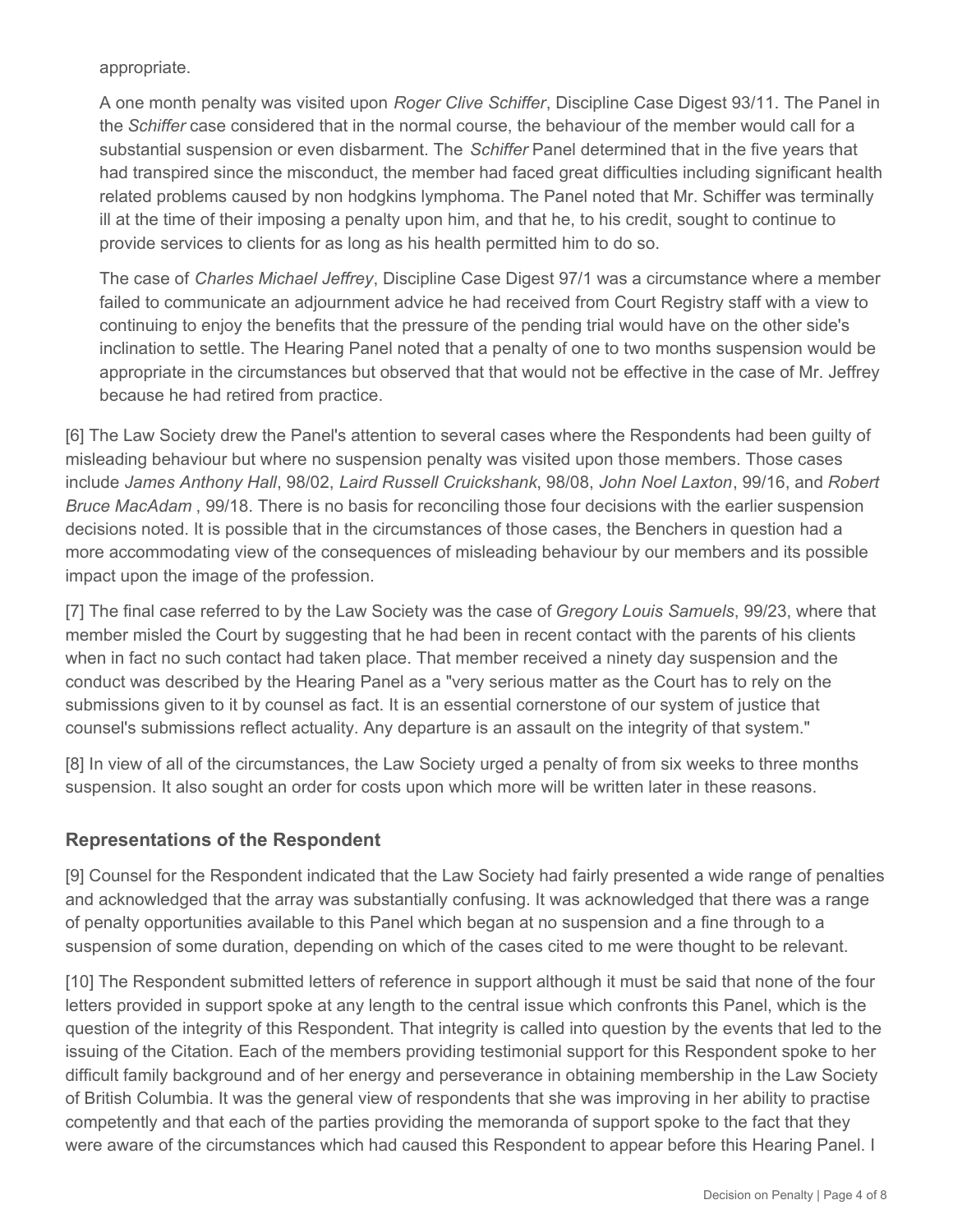find the letters of support from members of the Bar and the single client testamonial to be unhelpful.

[11] Counsel spoke at length to the circumstances that are described fully in the decision on Facts and Verdict. He noted that the plan to pass off the bedraggled, impaired, sports clothing attired companion as her legal associate was a plan so fraught with difficulty that it had no reasonable chance of success. I note parenthetically that the Law Society observed in response that it had never alleged that the plan was a "good" plan, only that it was the plan.

[12] Counsel for the Respondent sought to distinguish those of the Law Society's cases where suspension penalties were imposed, and noted in several instances where no penalties were imposed that the fact patterns were, in the Respondent's view, in respect of behavior that was more troubling than that which had been exhibited by the Respondent.

[13] He noted in the decisions involving *MacAdams*, *Schiffer*, *Jeffrey*, and *Cruickshank* that in each of those cases the beneficiary of the lie was the member and that there was a personal benefit garnered from the misleading statements. He notes that no such personal benefit flowed to the Respondent in the circumstances of this case.

[14] He notes that in particular, and it must be acknowledged, that this Respondent acted unwisely and with poor judgment. He notes that the absence of personal benefit distinguishes this case from all of the others. He also notes a distinction between this case and those cited by the Law Society on the basis of the bizarre nature of the circumstances and the utter hopelessness of the plan. He finally concluded that the Respondent was making good strides in her attempt to practise more effectively and that it would be a significant step backwards if those improvements were not respected in the outcome of these proceedings.

[15] He finally spoke to the apparent lack of remorse by the Respondent in the circumstances and observed that that lack of remorse stemmed from the fact that the Respondent had undertaken appeal from the initial decision of this Panel on Facts and Verdict and that any decision taken by that Respondent member in terms of remorseful behaviour would have been inconsistent with the view that an appeal was warranted. He observed that if there had been no appeal pending from the decision of this Panel on Facts and Verdict then it is probable that a different presentation in respect of the remorse would have been evidenced. He noted that it would be a dangerous approach for this Panel to take a negative impression from the absence of remorse in the particular circumstances of this case.

## **Discussion and Decision**

[16] It must be noted that misleading behaviour of our members to anyone is deserving of aggressive condemnation when that behaviour comes to the attention of the Law Society. It is arguably more significant when the misleading behaviour is directed to an official participating in the Court process. Those participants include other members of the Law Society, officials of Government agencies with whom lawyers deal, Court officials and Correction Officers.

[17] In all of these circumstances, the parties dealing with members of the Law Society of British Columbia must be entitled to rely upon unmitigated integrity in all of their dealings and a message to communicate that belief must necessarily be sent whenever behaviour that falls below that expectation is exhibited.

[18] In these circumstances, this Respondent intentionally misled a Corrections Officer with a view to encouraging that Corrections Officer to accept as her associate, the common-law spouse of her client. There is no count in the citation which deals with the consequences of what would have transpired had the plan been successful and it is not necessary for us to explore that circumstance in reaching these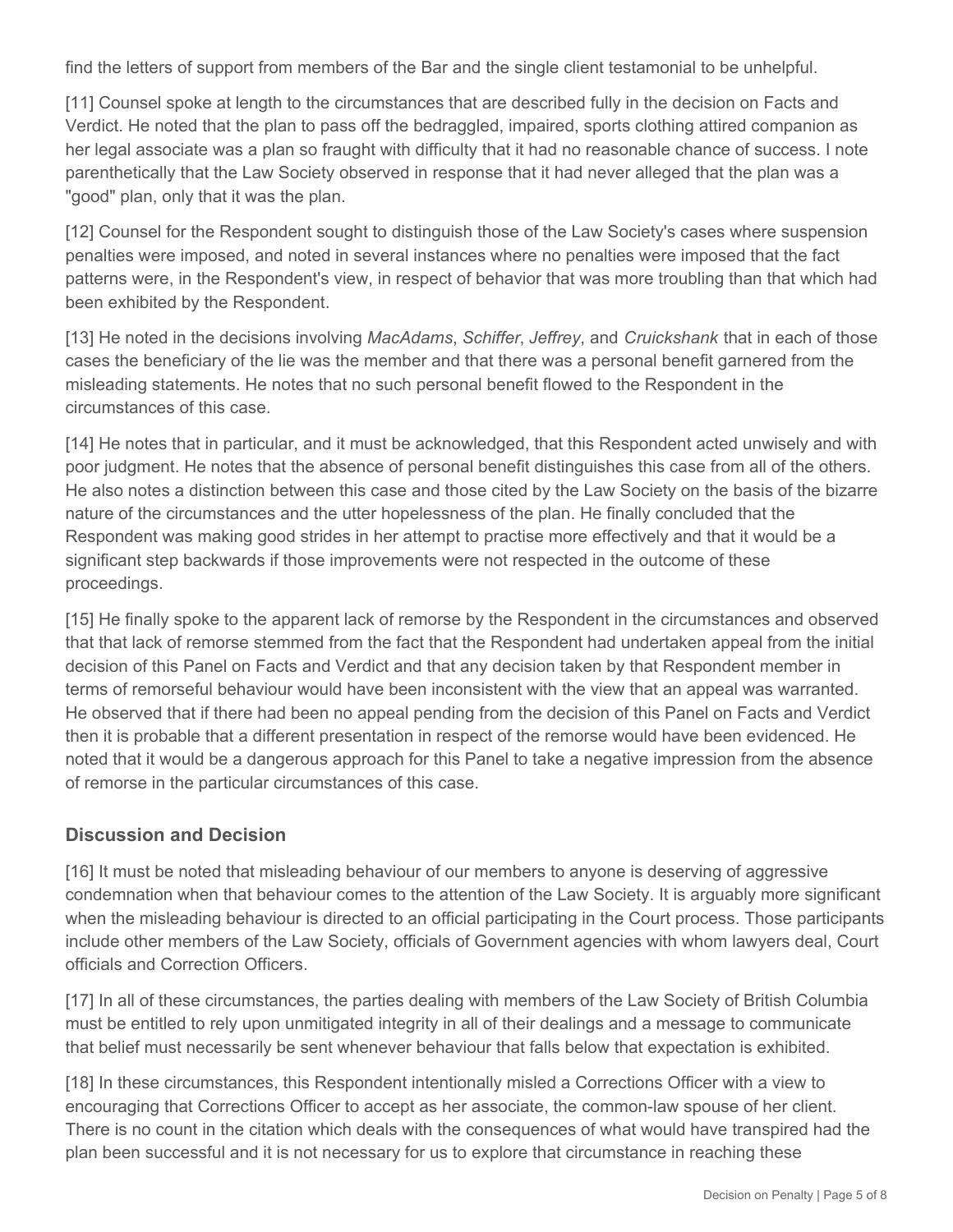conclusions. It is sufficient to note that the Respondent member attempted to mislead two representatives of the Provincial Corrections Service and that behaviour must be condemned in the strongest possible terms.

[19] I initially contemplated a suspension period of six months as I had determined that that period of suspension would send an appropriate message with respect to my opinion of the severity with which this behaviour should be viewed. However, it is my view that a suspension of that duration would be seen as an aberration having regard to the authorities to which I have been referred, as only in the *Ogilvie* circumstances was a penalty of that duration exacted for misleading behaviour.

[20] I have been persuaded that the personal circumstances of this Respondent have some mitigating and ameliorating impact upon the period of suspension that should be served by her. She has indeed suffered a difficult upbringing and her early years in practice have not been free from trouble. She has continued to persevere and has achieved some success in resolving issues that are outstanding with respect to her continued practice.

[21] While there is no particular assistance offered by the array of cases provided, it is perhaps necessary for this Law Society to note that as times change, so must our view of appropriate penalty in circumstances such as those before this Panel. In short, we must have less tolerance for behaviour that seeks to denigrate the standing of the profession in the eyes of the general public. It will become increasingly important over time that we respond vigorously and with resolve to address any behaviour that might lower the esteem in which the legal profession is regarded.

[22] This Respondent will be the beneficiary of what is essentially a transition time for the Law Society for while a penalty of six months to one year suspension might be an appropriate penalty in these circumstances it is a penalty that is out of step with historic precedent. It will be appropriate to note however that that precedent is evolving.

[23] In the result a penalty of three months suspension is ordered and the commencement date of that suspension will be April 1, 2005.

## **Costs**

[24] The Law Society submitted a Bill of Costs pursuant to Rule 5.9 of the Law Society Rules and Section 46 of the Legal Profession Act which Bill of Costs is made up as follows:

#### **Hearing - January 14 and 15, 2003**

| <b>Court Reporters Fees</b>                                               | \$2,309.92 |
|---------------------------------------------------------------------------|------------|
| Panel fees two days @750.00 per day                                       | \$1,500.00 |
| Counsel fees - preparation and attendance<br>36.1 hours @ 125.00 per hour | \$4,512.50 |
|                                                                           | \$8.322.42 |

#### **Hearing - November 10, 2004**

| Court Reporters Fees (1/2 day) | \$160.50 |
|--------------------------------|----------|
| Panel Fee (one day)            | \$750.00 |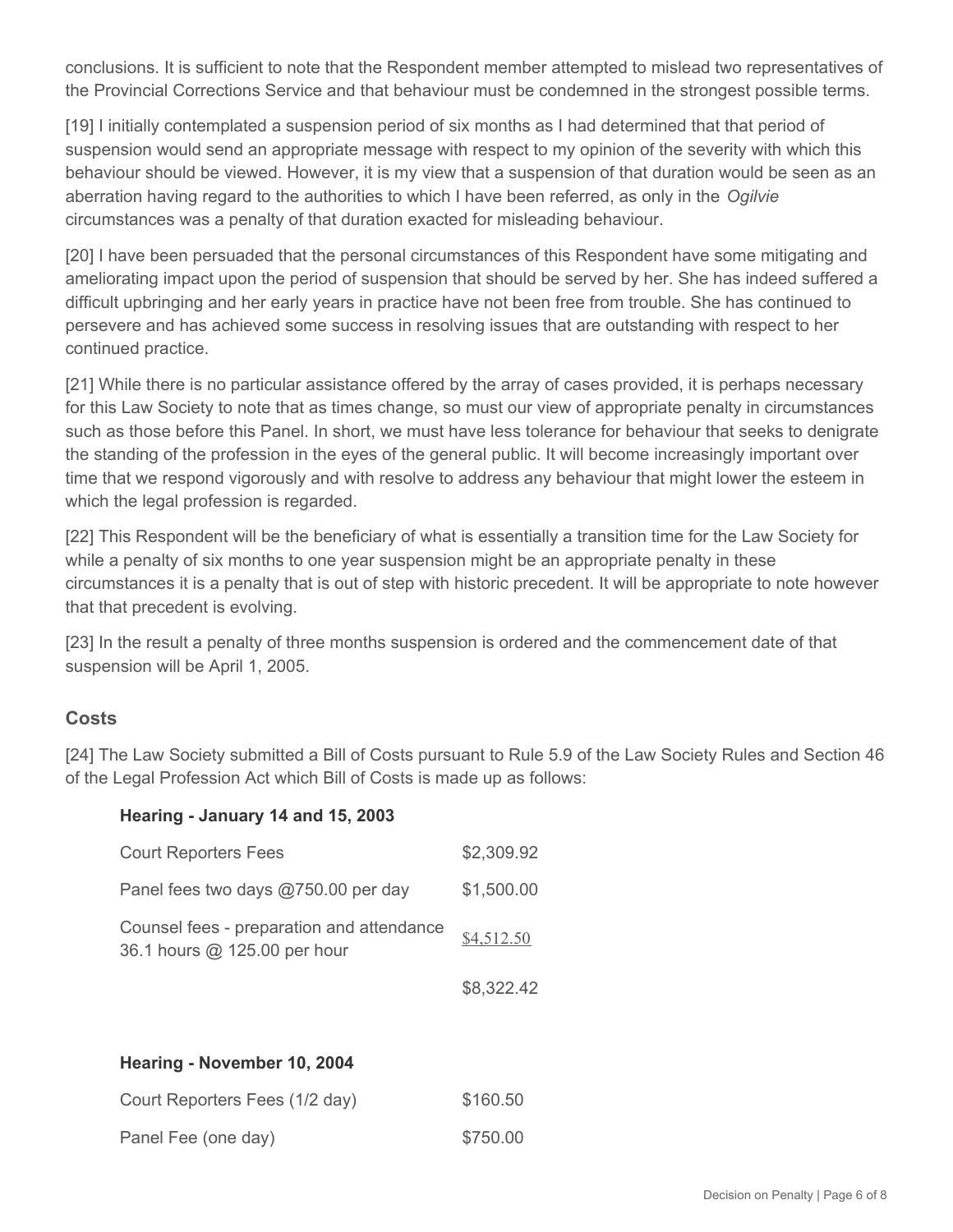| Counsel Fees - preparation and attendance $s1.237.50$<br>9.9 hours $@$ 125.00 per hour |             |
|----------------------------------------------------------------------------------------|-------------|
|                                                                                        | \$2,148.00  |
| <b>TOTAL OF TWO HEARINGS</b>                                                           | \$10,470.42 |

[25] Counsel for the Respondent argued that no compelling argument for ordering the transcripts had been advanced by the Law Society. He suggested that since both counsel were aware that an appeal had been taken, which appeal would necessarily involve the Respondent ordering transcripts, that the Law Society's transcripts were unnecessary. This argument overlooks the fact that there were nearly two full days of contradictory viva voce evidence. The contradictions in the evidence required resort to the transcripts. In addition, the transcripts for the appeal will not assist with the writing of the decision on Facts and Verdict.

[26] Counsel for the Respondent suggests further that the Panel ought to be mindful of the fact that these events have had a negative impact upon the ability of the Respondent to earn an appropriate living. He notes that her gross revenues have dropped dramatically as a result of these proceedings. It is not clear how these proceedings have resulted in the suggested impact on the Respondent's income and in any event how the Law Society can have responsibility for that outcome.

[27] The Respondent's counsel urges the Panel to note the impact that any penalty imposed on the Respondent will have on her. In particular, it was anticipated that a period of suspension would be the result of this Panel's determination, and it has been noted that any suspension would have an obvious negative impact upon the Respondent's ability to pay costs.

[28] The Law Society argues that all costs included within the Bill of Costs are reasonable, and that there is authority within the rules for assessing a full indemnity for costs if a Respondent is found to be guilty of professional misconduct. The Law Society cites *McNabb*, [1999] LSBC 02, as authority for this proposition. The Law Society also relies upon *Mah Ming*, [1999] LSBC 48 as authority for the full indemnity proposition as follows:

"The result of the *Taschuk* and *McNabb* decisions is that a panel, having determined that an order of costs against either the Law Society or a Respondent is appropriate, must order full indemnity of the successful party if satisfied that the costs as presented are reasonable."

[29] It has been observed elsewhere that to the extent that the Law Society is not fully indemnified in respect of its costs by the responsible Respondent, then the costs of the discipline process against individual members will be borne by the Law Society membership as a whole. The parties that identify that characteristic generally observe that on any consideration of the balancing of responsibility for such costs, it is generally preferable to visit the costs upon the party responsible, namely the member, rather than upon the profession as a whole.

[30] A hearing Panel recently considered the question of the need for a full indemnity of costs in the case of *Jeletsky* 2005 LSBC 02. This Panel concluded that the public interest would be better served by providing a costs basis for discipline hearings that did not discourage members from vigorously defending discipline proceedings when they were initiated against them. It was suggested in that decision that the public interest would be served by the development of a reliable body of case law that would result from the vigorous defense of a number of discipline matters, that vigorous defense being encouraged by modest orders of costs.

[31] I must specifically and respectfully decline to follow that line of thinking in this case, and any others in